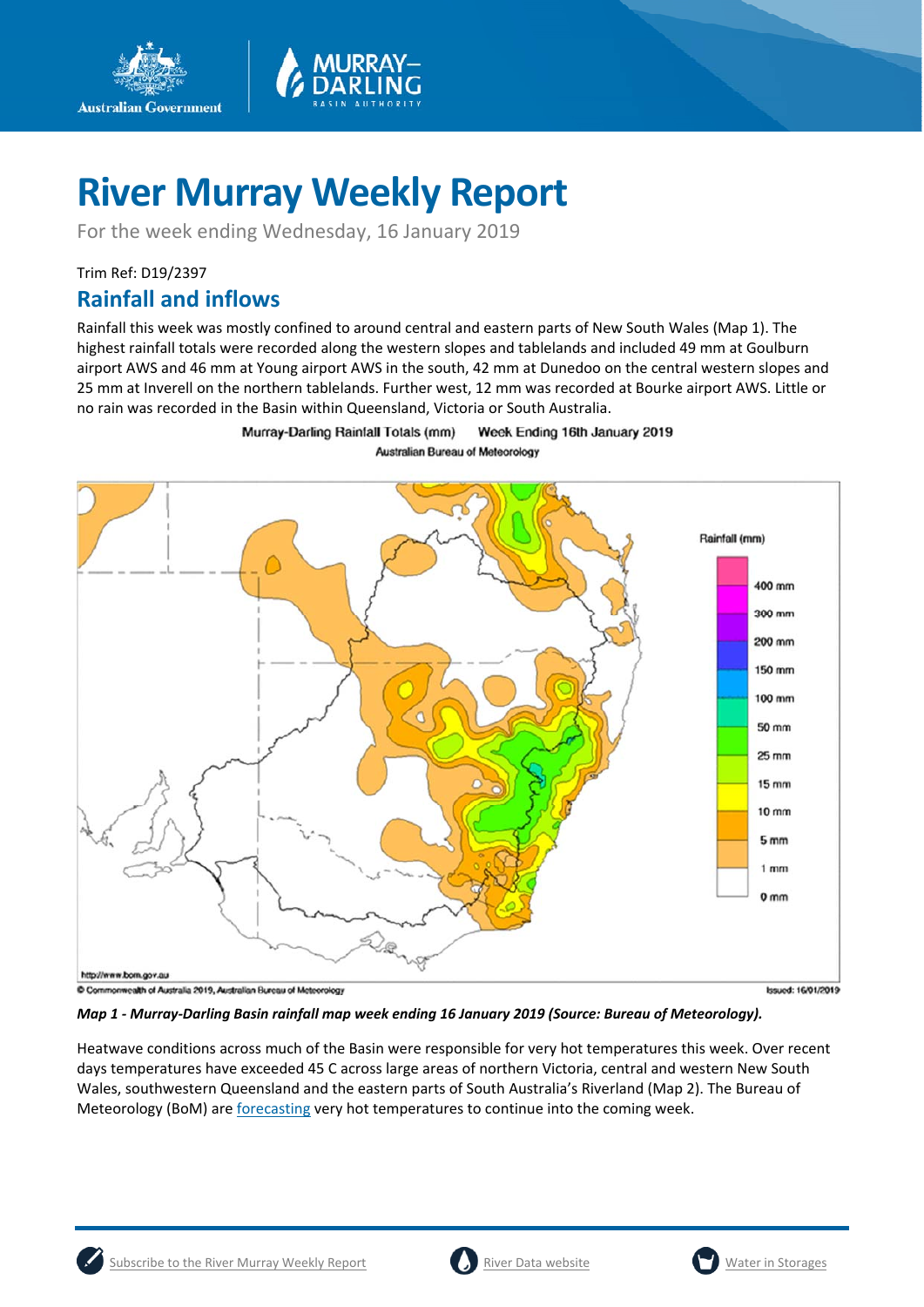

*Map 2 – Maximum temperatures recorded on 16 January 2019 (Source: Bureau of Meteorology).* 

Stream flows in upper Murray tributaries mostly receded following the rainfall last week and the significant increase in temperatures this week. Upstream of Dartmouth Dam, on the Mitta Mitta River, flow at Hinnomunjie reduced from 460 to 180 ML/day. The flow in the upper Murray at Biggara fell from 550 to 230 ML/day. On the Kiewa River the flow at Bandiana increased to 1,000 ML/day due to higher releases from the Kiewa hydroelectric scheme to meet electricity demands due to the very hot weather. On the Ovens River at Wangaratta, stream flows eased from around 500 to 370 ML/day.

## **3 month temperature and rainfall outlook**

Bureau of Meteorology (BoM) have issued their climate outlook for the three month period February to April. Conditions are more likely to be drier and warmer than average across the Basin (Map 3 and Map 4).





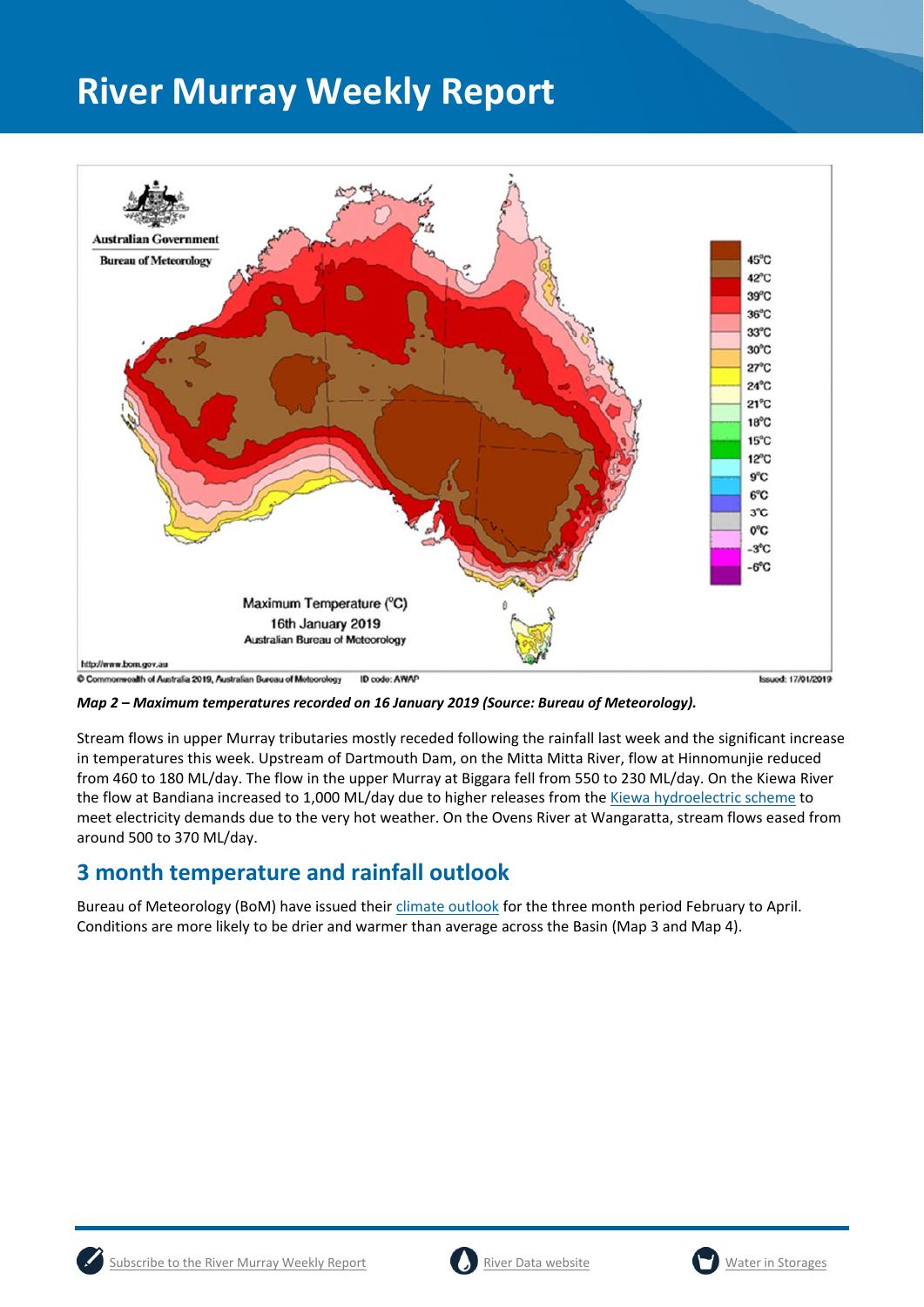

Chance of exceeding the median rainfall

*Map 3 ‐ Chance of exceeding the median rainfall for the 3 month period February to April 2019 (Source: Bureau of Meteorology).* 



*Map 4 ‐ Chance of exceeding the median maximum and minimum temperatures for the 3 month period February to April 2019 (Source: Bureau of Meteorology).* 



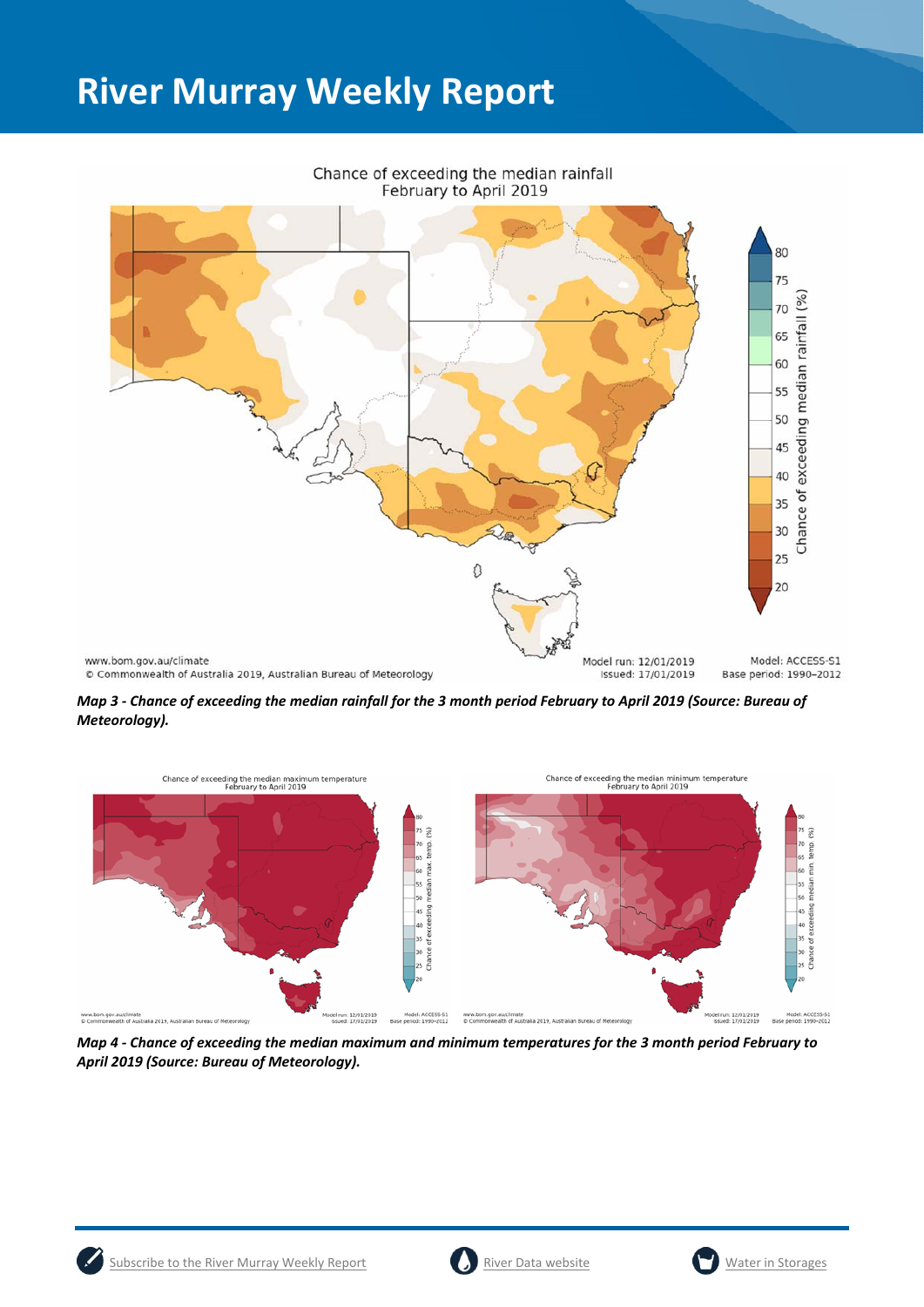## **River operations**

- **Red alerts for blue‐green algae at several locations**
- **Transfers from Dartmouth Reservoir to Hume Reservoir continue**
- **Significant volumes of IVT water likely to continue to be delivered from the Goulburn in coming months driven by continued trade from the Goulburn to the Murray Valley.**

## **River operations**

MDBA active storage volume decreased by 118 GL this week to 3,990 GL (47% capacity).

Ongoing transfers from **Dartmouth Reservoir** to Hume reservoir have decreased the storage volume by 34 GL this week to 2,660 GL (69% capacity). Water stored in Dartmouth Reservoir is generally maintained as the system's drought reserve and is called upon in dry seasons when the downstream storages have insufficient water to meet demands. Given the continuing dry conditions and low stream flows, substantial calls on water from Dartmouth are expected to continue.

This week, the release from Dartmouth, measured at Colemans gauge, remained around 5,000 ML/day. Flows are planned to be slowly reduced from Friday 18 January to about 3,800 ML/day over the Australia Day long weekend, before returning to around 5,000 ML/day. Without rainfall, these releases are expected to deliver January river levels at Tallandoon between 2.65 m and 2.40 m. More information can be found in the MDBA flow advice.

At **Hume Reservoir**, the storage volume continued its steady decline reducing by 55 GL to 1,057 GL (35% capacity). Higher releases to meet downstream system demands this week were offset by increased inflows from Snowy Mountains Hydro‐electric Scheme via the Murray 1 power station (reaching around 8,000 ML/day). The release from Hume averaged around 14,200 ML/day.

Downstream at **Lake Mulwala** the level is currently 124.80 m AHD, which is within the normal operating range (124.6 to 124.9 m AHD). Diversions to Yarrawonga Main Channel averaged near 900 ML/day. On the New South Wales side, Mulwala Canal diversion increased to around 4,000 ML/day. Of the diversion to Mulwala Canal, approximately 2,200 ML/day is water being diverted around the Barmah Choke through Murray Irrigation Limited (MIL) infrastructure and released into the River Murray (Perricoota escape), Wakool River (Wakool escape), Edward River (Edward escape) and Billabong Creek (Finley escape). Similarly, on the Victorian side around 120 ML/day continues to travel through Yarrawonga Main Channel and into the Broken Creek, again to meet demands downstream of the Barmah Choke.

The release from **Yarrawonga Weir** is currently targeting 9,200 ML/day which equates to a flow close to the channel capacity of the Barmah Choke when the Barmah‐Millewa forest regulators are all closed, as they are now. Over the next few weeks the release is likely to vary between around 8,800 ML/day and 9,200 ML/day.

Flows at the **Edward River** and **Gulpa Creek** offtakes are currently around their normal summer regulated flow rates of 1,600 ML/day and 350 ML/day. Earlier in the week the flow at **Gulpa Creek** offtake was reduced from 450 ML/day after it had been increased last week as a temporary measure to manage the water level in the River Murray at Picnic Point. Downstream on the Edward River the flow at Toonalook is levelling out around 1,800 ML/day indicating return flows from the Millewa Forest have ceased. Flow in the Edward River continues to be supplemented by releases from the Edward Escape of around 1,900 ML/day, to boost deliveries downstream of the Barmah Choke.

Diversion into Wakool Main Canal averaged 110 ML/day, and Wakool, Yallakool and Colligen offtakes are passing around 50, 420 and 430 ML/day respectively. The flow in the Edward River downstream of Stevens Weir continues to target up to 2,700 ML/day, which is the approximate channel capacity.

Inflow to the Murray from the **Goulburn River**, measured at McCoys Bridge, averaged around 2,900 ML/day. The majority of this flow is Goulburn Valley Inter Valley Trade (IVT) water that is being delivered to help meet demands on the River Murray as a result of the trades from the Goulburn to the Murray valleys. The flow at McCoys is expected to fluctuate between 2,500 ML/day and 3,000 ML/day during January while temperatures are hot and River Murray demands remain high. Over coming months, significant volumes of IVT water are likely to continue to





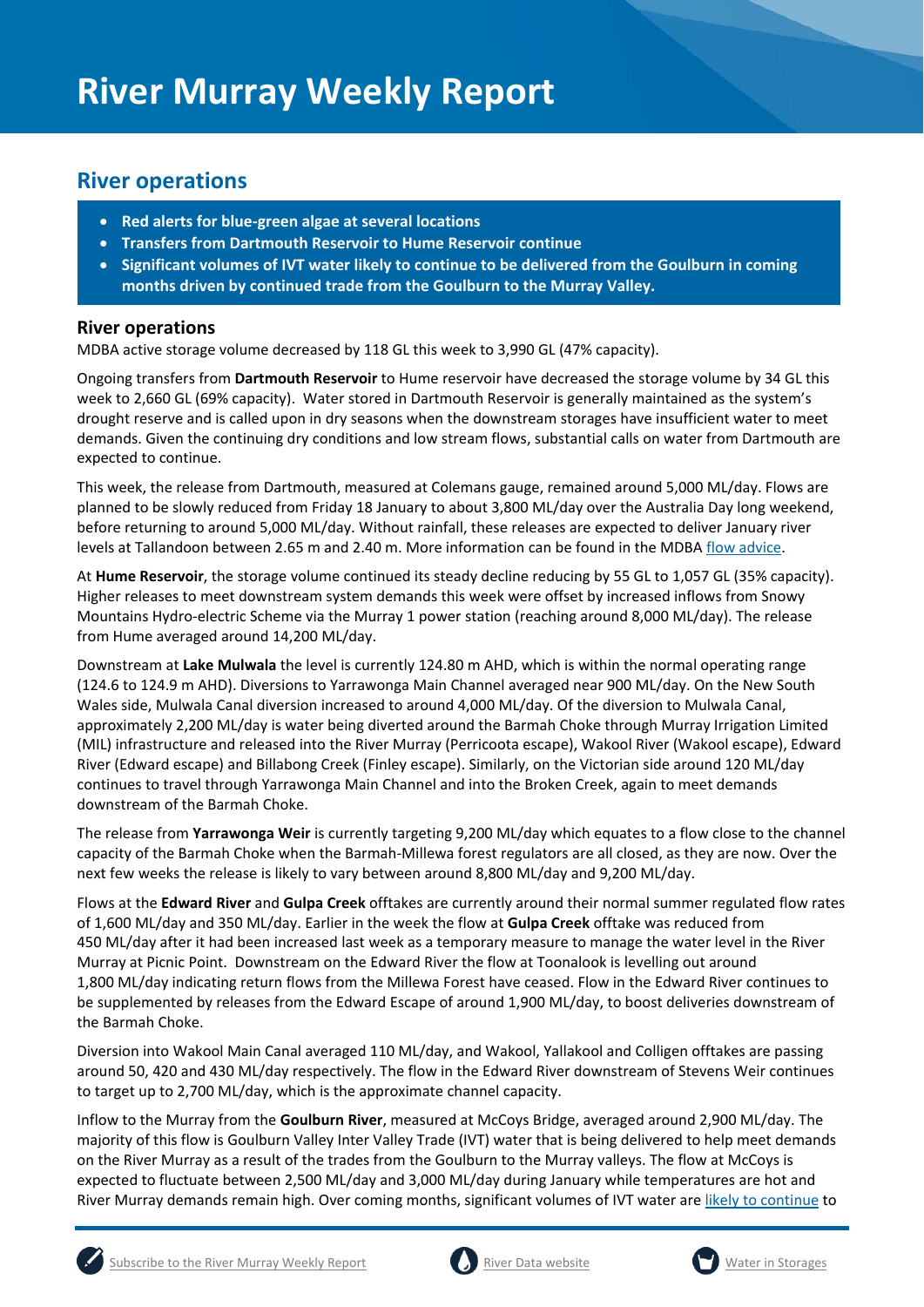be delivered. Information regarding current opportunities for allocation trade between the Goulburn and Murray valleys is available at the Victorian water register website.

National Channel diversions were around 2,500 ML/day for much of the week, but have now returned to 2,000 ML/day. The release from **Torrumbarry Weir** averaged 7,500 ML/day and is expected to remain at or above 7,000 ML/day for the remainder of January.

Inflow from the **Murrumbidgee River**, measured at Balranald, averaged 200 ML/day. The Murrumbidgee IVT balance is currently 1.7 GL, restricting the MDBA from calling water from this valley to help meet Murray system demands.

At **Euston**, the weir pool is targeting 20cm above the full supply level (FSL). If required, the additional volume stored in the Euston weir pool will be used to boost downstream flows during hot and dry periods when irrigation demands are high. The downstream release reduced to 8,000 ML/day and is expected to ease further to around 7,500 ML/day in the coming week given the hot and dry conditions.

In the **Sunraysia** region, the very hot temperatures are taking their toll on crops such as oranges and grapes with trees and vines stressed and fruit suffering sunburn (Photo 1). To help protect against the sun damage some growers are using a kaolin clay based 'sunscreen' (Photo 2).



*Photo 1 Stressed orange trees with sunburnt fruit (Photo courtesy: Lower Murray Water)* 





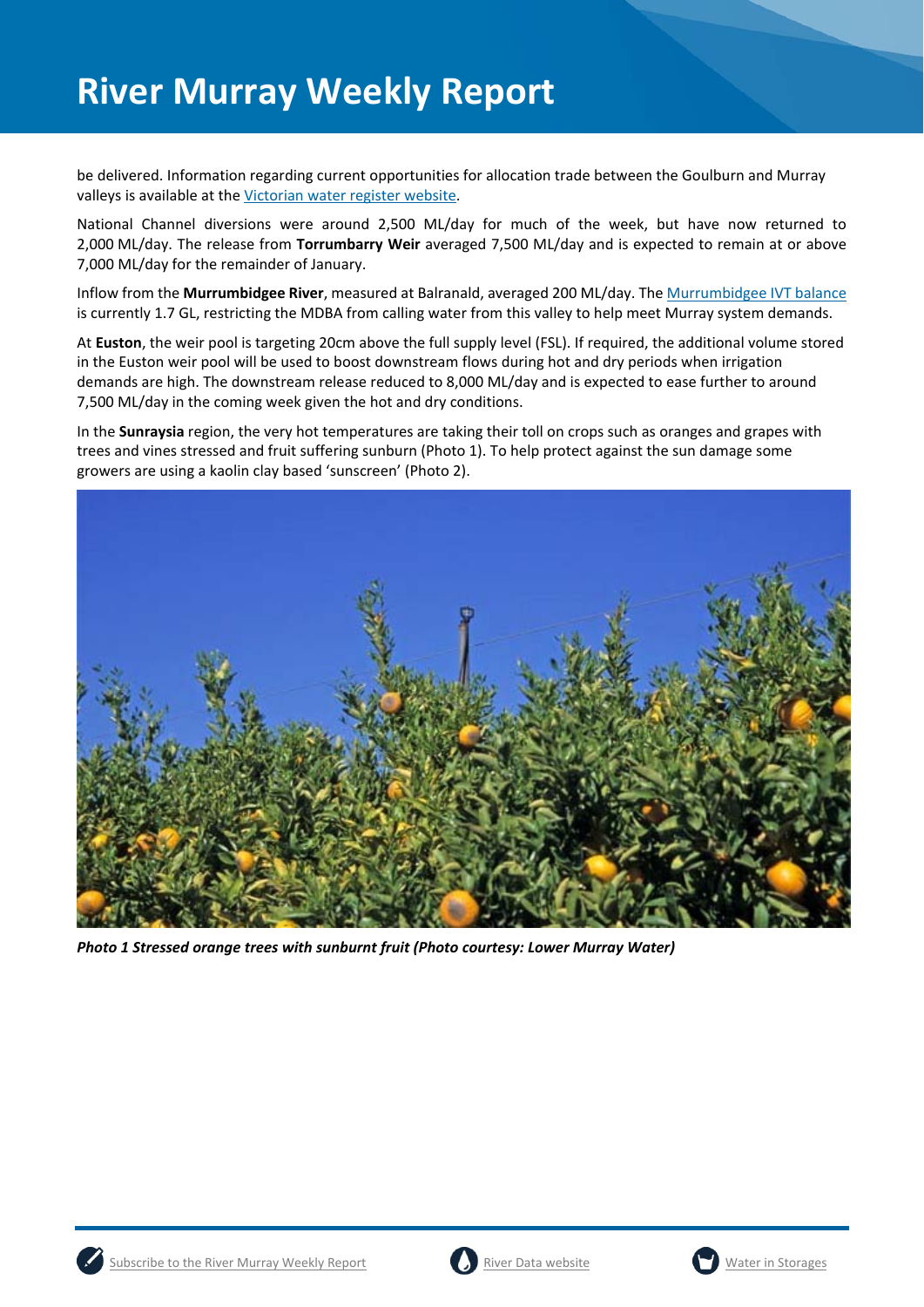

*Photo 2 Citrus sprayed with clay based 'sunscreen' (Photo courtesy: Nutrano Produce Group)* 





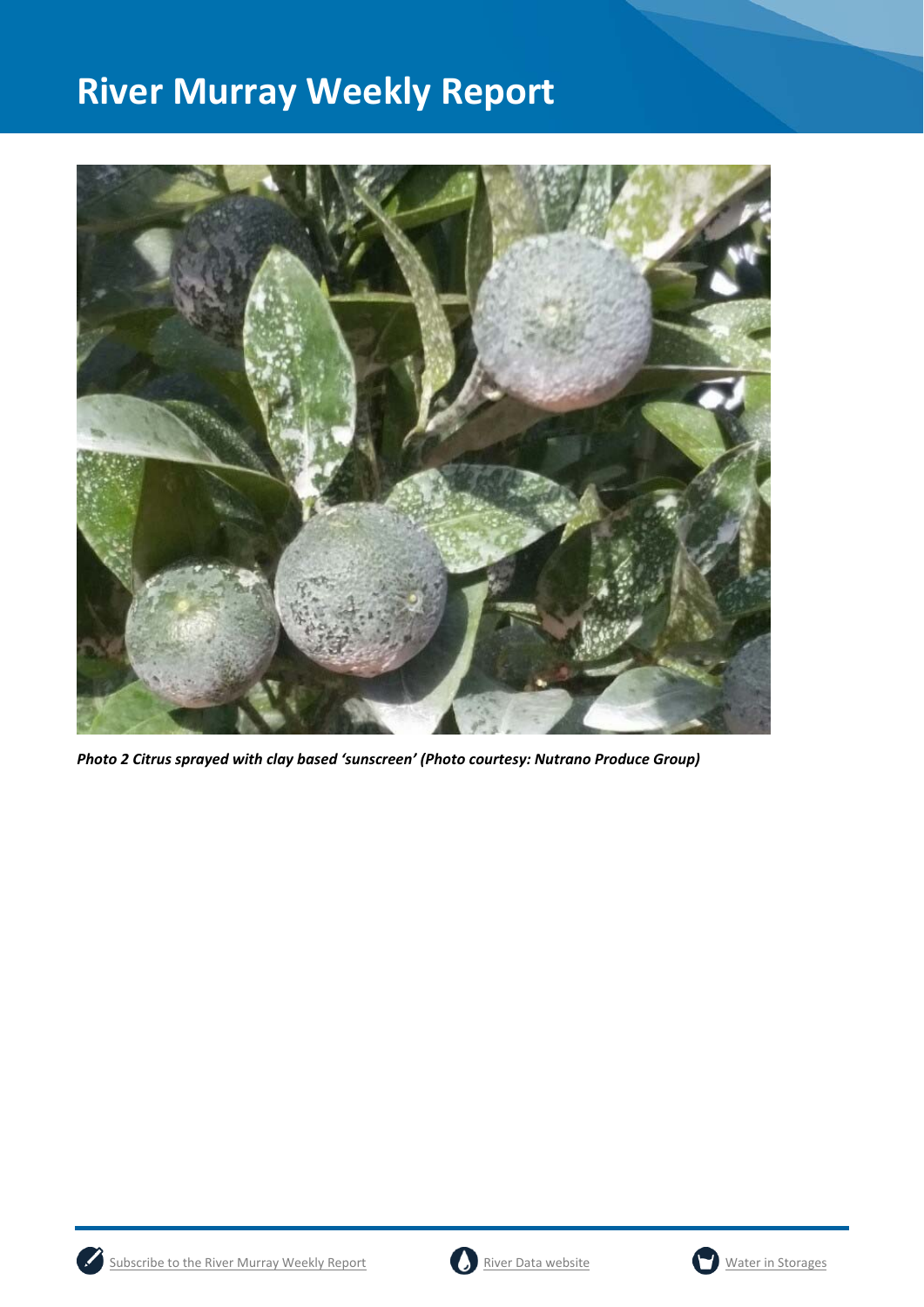In addition, warmer water temperatures are contribution to conditions that help promote blue‐green algal blooms. A red level warning (high alert) for blue‐green algae is current for the Mildura Weir Pool (Photo 3) from Lock 11 to Karadoc and for the Wentworth weir pool from Wentworth to Lock 11.



*Photo 3 Blue‐green algal bloom in Mildura weir pool (Photo courtesy: Lower Murray Water)*

The **Menindee Lakes** storage volume decreased by 9 GL to 52 GL (3% capacity). WaterNSW continues to manage the Menindee Lakes in accordance with the Lower Darling Annual Operations Plan. As part of drought contingency measures within this plan, WaterNSW has installed four temporary block banks across the lower Darling below Pooncarie near Jamesville, below Burtundy near Ashvale, and upstream of Pooncarie at Court Nareen and Karoola. Water held in these pools will assist in maintaining supply to domestic, stock and permanent plantings along the lower Darling.

The release from Weir 32 reduced from 200 ML/day to around 90 ML/day this week. WaterNSW estimates it can deliver a minimum of 50 ML/day to properties between Weir 32 and the first block bank at Karoola in the upper stretch of the Lower Darling until the end of January. Water restrictions remain in place across much of New South Wales as a result of the extensive and on‐going drought conditions.

A red level warning (high alert) for blue‐green algae is current for Lake Wetherell, Lake Pamamaroo, Copi Hollow, Lake Cawndilla and the Darling River at Menindee and Tolarno. The poor water quality conditions in the river has led to a large fish kill event in the lower Darling River with native fish including Golden Perch, Murray Cod and Bony herring affected. This event is being managed by NSW. More information regarding the water quality conditions of the lakes and the lower Darling is available at the WaterNSW website. Information on factors that affect fish is available from NSW Department of Primary Industries website. Information on drought impacts across the Murray-Darling Basin including on fish and operations is available on the MDBA website.

 At **Wentworth Weir**, operations continue to target a pool level of around 10 cm above the Full Supply Level (FSL) to assist pumpers in the upper reaches of the Darling River arm of the weir pool. As discussed previously, a red level warning (high alert) for blue-green algae is current for the Wentworth weir pool. The downstream release is currently near 5,000 ML/day and is expected to reduce toward 4,000 ML/day in the coming week.





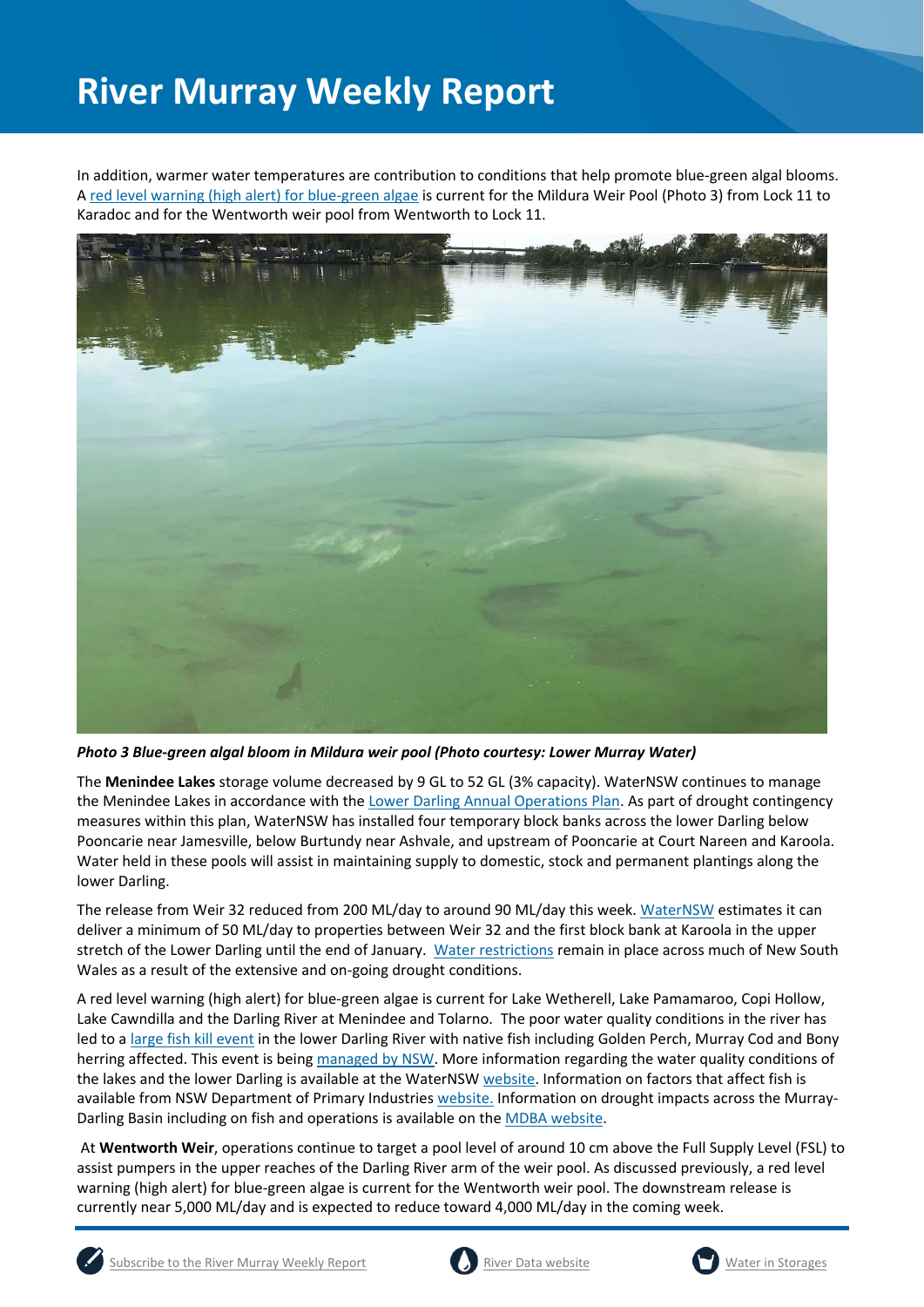The **Lock 9** weir pool is currently targeting around 10 cm below FSL and at **Lock 8**, the weir pool is targeting 50 cm below FSL. The **Lock 7** weir pool is targeting 10 cm below FSL and will vary between FSL and 20 cm below FSL during January. During February, the weir pool levels at Lock 8 and Lock 7 will be further lowered to around 60 cm and 50 cm (respectively) below FSL.

At **Lake Victoria** the storage reduced by 29 GL to 467 GL (69% capacity). The flow to **South Australia** is currently targeting around 8,000 ML/day and will reduce to around 7,500 ML/day for the coming week. The flow to South Australia this week consists of entitlement flow, traded water and environmental water. Deliveries of environmental water are expected to continue through summer.

The 5‐day average water level in the **Lower Lakes** decreased 1 cm this week to 0.69 m AHD. Environmental water delivered to South Australia is helping slow the rate of fall at the Lower Lakes to prolong small barrage releases and maintain connectivity between Lake Alexandrina and the Coorong estuary. These barrage releases may also provide suitable salinity gradient for Black Bream spawning. Barrage releases have been prioritised for Tauwitchere, Boundary Creek and Goolwa and all fishways remain open. For more information see the South Australian Department for Environment and Water's latest River Murray flow report.

## **For media inquiries contact the Media Officer on 02 6279 0141**

JOSEPH DAVIS Senior Director, Operations, River Management

Approved on behalf of

ANDREW REYNOLDS Executive Director, River Management



**Australian Government** 







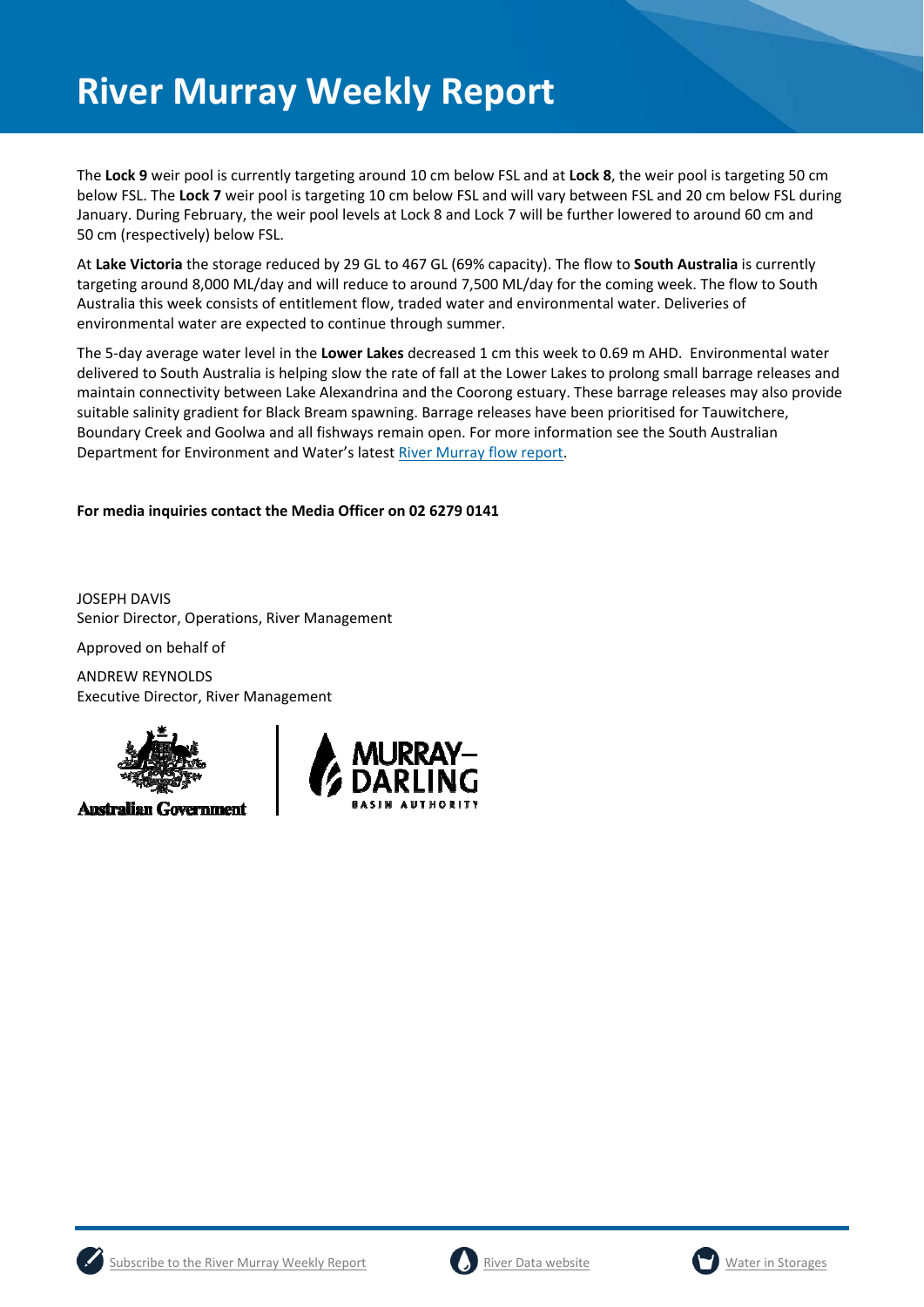### Water in Storage **Water in Storage Week ending Wednesday 16 Jan 2019**

| <b>MDBA Storages</b>      | Full<br>Supply<br>Level | Full<br>Supply<br>Volume | Current<br>Storage<br>Level | Current | Storage |               | Active<br>Storage | Change in Total<br>Storage for the<br>Week |
|---------------------------|-------------------------|--------------------------|-----------------------------|---------|---------|---------------|-------------------|--------------------------------------------|
|                           | (m AHD)                 | (GL)                     | (m AHD)                     | 'GL)    | %       | (GL)          | (GL)              | (GL)                                       |
| Dartmouth Reservoir       | 486.00                  | 3856                     | 465.66                      | 2660    | 69%     | 71            | 2 5 8 9           | $-34$                                      |
| Hume Reservoir            | 192.00                  | 3 0 0 5                  | 179.34                      | 1057    | 35%     | 23            | 1 0 3 4           | -55                                        |
| Lake Victoria             | 27.00                   | 677                      | 25.18                       | 467     | 69%     | 100           | 367               | $-29$                                      |
| Menindee Lakes            |                         | 1 731*                   |                             | 52      | 3%      | $(- -)$ #     | 0                 | -9                                         |
| <b>Total</b>              |                         | 9 2 6 9                  |                             | 4 2 3 6 | 46%     | $\sim$ $\sim$ | 3990              | $-128$                                     |
| Total Active MDBA Storage |                         |                          |                             |         |         |               | 47% ^             |                                            |

### **Major State Storages**

| <b>Burriniuck Reservoir</b> | 026     | 426 | 42% |     | 423 | -9    |
|-----------------------------|---------|-----|-----|-----|-----|-------|
| <b>Blowering Reservoir</b>  | 631     | 591 | 36% | 24  | 567 | -4    |
| Eildon Reservoir            | 3 3 3 4 | 752 | 53% | 100 | 652 | $-55$ |

\* Menindee surcharge capacity – 2050 GL \*\* All Data is rounded to nearest GL \*\*

# NSW has sole access to water when the storage falls below 480 GL. MDBA regains access to water when the storage next reaches 640 GL. ^ % of total active MDBA storage

| <b>Snowy Mountains Scheme</b> | Snowy diversions for week ending 15 Jan 2019 |                    |                      |           |                 |
|-------------------------------|----------------------------------------------|--------------------|----------------------|-----------|-----------------|
| <b>Storage</b>                | Active Storage (GL)                          | Weekly Change (GL) | Diversion (GL)       | This Week | From 1 May 2018 |
| Lake Eucumbene - Total        | 889                                          | -12                | Snowy-Murray         | $+14$     | 519             |
| Snowy-Murray Component        | 513                                          | $-13$ $+$          | Tooma-Tumut          | +2        | 179             |
| <b>Target Storage</b>         | 1 520                                        |                    | <b>Net Diversion</b> |           | 340             |
|                               |                                              |                    | Murray 1 Release     | +18       | 671             |

### **Major Diversions from Murray and Lower Darling (GL) \***

|                             |           | . .              |                                 |           |                  |
|-----------------------------|-----------|------------------|---------------------------------|-----------|------------------|
| <b>New South Wales</b>      | This Week | From 1 July 2018 | <b>Victoria</b>                 | This Week | From 1 July 2018 |
| Murray Irrig. Ltd (Net)     | 10.5      | 251              | Yarrawonga Main Channel (net)   | 5.3       | 139              |
| <b>Wakool Sys Allowance</b> | 0.0       | 25               | Torrumbarry System + Nyah (net) | 12.5      | 321              |
| Western Murray Irrigation   | 1.5       | 14               | Sunraysia Pumped Districts      | 6.5       | 73               |
| Licensed Pumps              | 5.8       | 113              | Licensed pumps - GMW (Nyah+u/s) |           |                  |
| Lower Darling               | 0.2       | 6                | Licensed pumps - LMW            | 4.6       | 232              |
| <b>TOTAL</b>                | 18.0      | 409              | TOTAL                           | 29.9      | 782              |

\* Figures are derived from actual and estimates where data is unavailable. Please note that not all data may have been available at the time of creating this report. \*\* All data above is rounded to nearest 100 ML for weekly data and nearest GL for cumulative data

| Flow to South Australia (GL)<br>* Flow to SA will be greater than normal entitlement for<br>this month due to environmental flows. | Entitlement this month<br>Flow this week | $2170*$<br>61.1 | (8 700 ML/day) |
|------------------------------------------------------------------------------------------------------------------------------------|------------------------------------------|-----------------|----------------|
|                                                                                                                                    | Flow so far this month                   | 155.9           |                |
|                                                                                                                                    | Flow last month                          | 264.4           |                |

### Salinity (EC) (microSiemens/cm at 25°C)

|                         | Current | Average over the last week | Average since 1 August 2018 |
|-------------------------|---------|----------------------------|-----------------------------|
| Swan Hill               | 80      | 80                         | 70                          |
| Euston                  | 70      | 70                         |                             |
| <b>Red Cliffs</b>       | 100     | 100                        | 110                         |
| Merbein                 | 90      | 90                         | 110                         |
| Burtundy (Darling)      | 1010    | 990                        | 810                         |
| Lock 9                  | 90      | 90                         | 110                         |
| Lake Victoria           | 160     | 160                        | 160                         |
| Berri                   | 150     | 150                        | 200                         |
| Waikerie                | 180     | 180                        | 260                         |
| Morgan                  | 190     | 190                        | 280                         |
| Mannum                  | 280     | 290                        | 320                         |
| Murray Bridge           | 340     | 340                        | 360                         |
| Milang (Lake Alex.)     | 980     | 970                        | 900                         |
| Poltalloch (Lake Alex.) | 820     | 810                        | 750                         |
| Meningie (Lake Alb.)    | 1 170   | 1 390                      | 1 500                       |
| Goolwa Barrages         | 1730    | 1810                       | 2630                        |





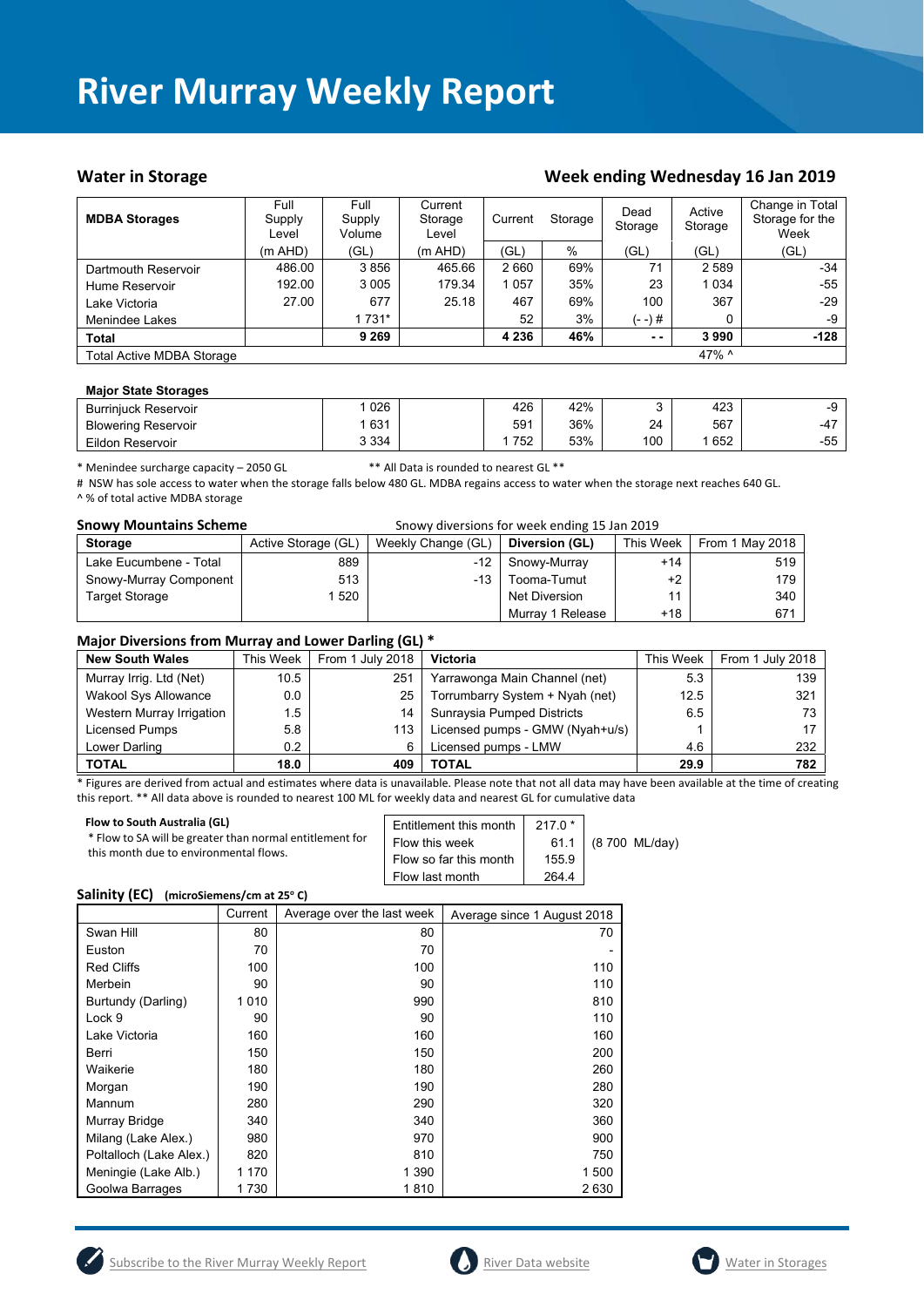

# MURRAY<mark>–</mark><br>DARLING

## River Levels and Flows **River Levels and Flows Week ending Wednesday 16 Jan 2019**

|                                  | Minor Flood              | Gauge | Height                   | Flow     | Trend                    | Average Flow this | Average Flow last |
|----------------------------------|--------------------------|-------|--------------------------|----------|--------------------------|-------------------|-------------------|
|                                  | Stage                    | local | (m)                      |          |                          | Week              | Week              |
| <b>River Murray</b>              | (m)                      | (m)   | AHD)                     | (ML/day) |                          | (ML/day)          | (ML/day)          |
| Khancoban                        |                          |       |                          | 6650     | F                        | 3 3 8 0           | 880               |
| Jingellic                        | 4.0                      | 1.95  | 208.47                   | 6 5 3 0  | $\mathsf{R}$             | 3 0 9 0           | 1440              |
| Tallandoon ( Mitta Mitta River ) | 4.2                      | 2.65  | 219.54                   | 5 1 5 0  | S                        | 5 1 7 0           | 4 8 3 0           |
| Heywoods                         | 5.5                      | 3.00  | 156.63                   | 14 3 30  | F                        | 14 210            | 12 590            |
| <b>Doctors Point</b>             | 5.5                      | 2.98  | 151.45                   | 14 910   | F                        | 14 750            | 13 180            |
| Albury                           | 4.3                      | 2.00  | 149.44                   |          | $\overline{\phantom{a}}$ |                   |                   |
| Corowa                           | 4.6                      | 3.13  | 129.15                   | 15 080   | R                        | 13 540            | 12 510            |
| Yarrawonga Weir (d/s)            | 6.4                      | 1.58  | 116.62                   | 9310     | $\mathsf{R}$             | 8930              | 9 2 5 0           |
| Tocumwal                         | 6.4                      | 2.12  | 105.96                   | 8780     | S                        | 8 600             | 9 2 8 0           |
| Torrumbarry Weir (d/s)           | 7.3                      | 2.51  | 81.06                    | 7 400    | $\mathsf R$              | 7460              | 8 0 1 0           |
| Swan Hill                        | 4.5                      | 1.44  | 64.36                    | 7640     | F                        | 8 0 1 0           | 8670              |
| <b>Wakool Junction</b>           | 8.8                      | 3.46  | 52.58                    | 9690     | F                        | 9880              | 11 140            |
| Euston Weir (d/s)                | 9.1                      | 1.57  | 43.41                    | 8 0 0 0  | F                        | 8 2 9 0           | 10 440            |
| Mildura Weir (d/s)               |                          |       |                          | 7 0 3 0  | F                        | 7460              | 9860              |
| Wentworth Weir (d/s)             | 7.3                      | 2.77  | 27.53                    | 5 0 6 0  | F                        | 5 9 9 0           | 8 1 8 0           |
| Rufus Junction                   |                          | 3.67  | 20.60                    | 7 5 9 0  | F                        | 8 2 6 0           | 9640              |
| Blanchetown (Lock 1 d/s)         | $\overline{\phantom{a}}$ | 0.75  |                          | 5 160    | F                        | 5 5 8 0           | 7 2 7 0           |
|                                  |                          |       |                          |          |                          |                   |                   |
| <b>Tributaries</b>               |                          |       |                          |          |                          |                   |                   |
| Kiewa at Bandiana                | 2.8                      | 1.41  | 154.64                   | 1 0 4 0  | R                        | 580               | 480               |
| Ovens at Wangaratta              | 11.9                     | 7.89  | 145.57                   | 370      | F                        | 410               | 530               |
| Goulburn at McCoys Bridge        | 9.0                      | 2.47  | 93.89                    | 2810     | F                        | 2890              | 2610              |
| Edward at Stevens Weir (d/s)     | 5.5                      | 2.41  | 82.19                    | 2 6 6 0  | F                        | 2 600             | 2 6 4 0           |
| <b>Edward at Liewah</b>          |                          | 2.79  | 58.17                    | 2 2 2 0  | S                        | 2 2 3 0           | 2 2 3 0           |
| Wakool at Stoney Crossing        |                          | 1.61  | 55.10                    | 670      | S                        | 670               | 710               |
| Murrumbidgee at Balranald        | 5.0                      | 0.53  | 56.49                    | 240      | $\mathsf{R}$             | 200               | 210               |
| Barwon at Mungindi               | 6.1                      | 2.96  |                          | 0        | F                        | 20                | 50                |
| Darling at Bourke                | 9.0                      | 2.67  | $\overline{\phantom{0}}$ | 0        | F                        | 0                 | 0                 |
| Darling at Burtundy Rocks        |                          | 0.62  | $\overline{\phantom{a}}$ | 10       | $\mathsf{R}$             | 0                 | $\Omega$          |
|                                  |                          |       |                          |          |                          |                   |                   |

Natural Inflow to Hume 1 210 980

(i.e. Pre Dartmouth & Snowy Mountains scheme)

**Weirs and Locks** Pool levels above or below Full Supply Level (FSL)

| <b>Murrav</b>      | FSL (m AHD) | u/s     | d/s     |                       | FSL (m AHD) | u/s     | d/s     |
|--------------------|-------------|---------|---------|-----------------------|-------------|---------|---------|
| Yarrawonga         | 124.90      | $-0.10$ |         | No. 7 Rufus River     | 22.10       | $-0.12$ | $+1.36$ |
| No. 26 Torrumbarry | 86.05       | $+0.00$ |         | No. 6 Murtho          | 19.25       | $-0.02$ | $+0.17$ |
| No. 15 Euston      | 47.60       | $+0.18$ |         | No. 5 Renmark         | 16.30       | $+0.02$ | $+0.23$ |
| No. 11 Mildura     | 34.40       | $+0.01$ | $+0.15$ | No. 4 Bookpurnong     | 13.20       | $+0.02$ | $+0.81$ |
| No. 10 Wentworth   | 30.80       | $+0.09$ | $+0.13$ | No. 3 Overland Corner | 9.80        | $+0.00$ | $+0.24$ |
| No. 9 Kulnine      | 27.40       | $-0.07$ | $-0.41$ | No. 2 Waikerie        | 6.10        | $+0.01$ | $+0.18$ |
| No. 8 Wangumma     | 24.60       | $-0.45$ | $-0.03$ | No. 1 Blanchetown     | 3.20        | $+0.01$ | $+0.00$ |

### **Lower Lakes FSL = 0.75 m AHD**

Lake Alexandrina average level for the past 5 days (m AHD)  $\Big| 0.69$ 

| ٠ |  |
|---|--|
|   |  |

| <b>Barrages</b>       | <b>Fishways at Barrages</b> |      |                |      |      |      |                                                                                     |  |
|-----------------------|-----------------------------|------|----------------|------|------|------|-------------------------------------------------------------------------------------|--|
|                       | Openinas                    |      |                |      |      |      | Level (m AHD)No. Open Rock Ramp Vertical Slot 1 Vertical Slot 2 Dual Vertical Slots |  |
| Goolwa                | 128 openings                | 0.67 |                |      | Open | Open |                                                                                     |  |
| Mundoo                | 26 openings                 |      | 0.60All closed |      |      |      | Open                                                                                |  |
| Hunters Creek         |                             |      |                |      | Open |      |                                                                                     |  |
| <b>Boundary Creek</b> | 6 openings                  |      |                |      | Open |      |                                                                                     |  |
| Ewe Island            | 111 gates                   |      | -All closedll  |      |      |      | Open                                                                                |  |
| Tauwitchere           | 322 gates                   | 0.62 |                | Open | Open | Open |                                                                                     |  |

AHD = Level relative to Australian Height Datum, i.e. height above sea level